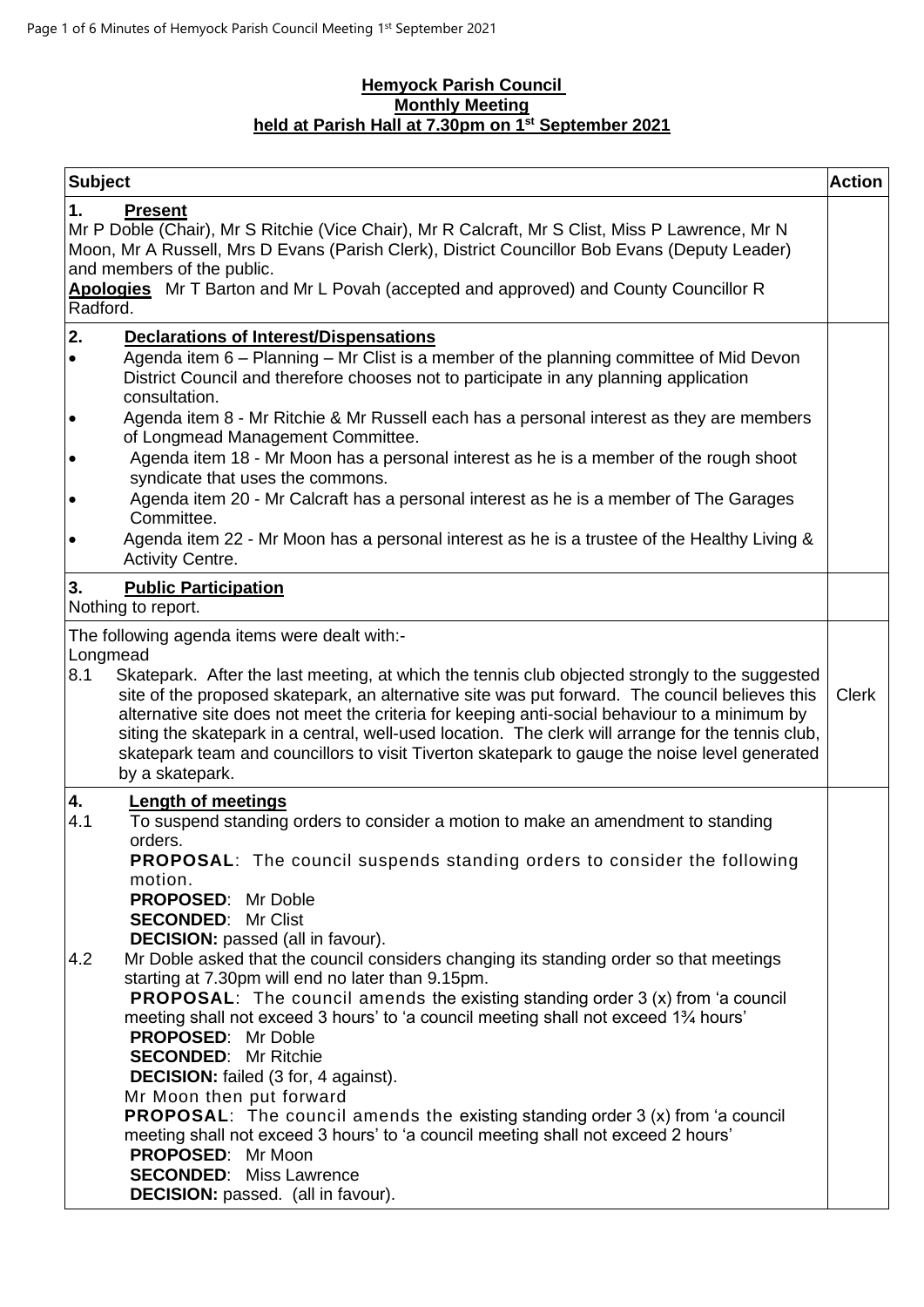| 5.<br><b>Minutes from Previous Meeting</b><br><b>PROPOSAL:</b> The council minutes of the 4 <sup>th</sup> August are approved with one amendment<br>to include the personal interest declaration from Miss Lawrence.<br><b>PROPOSED:</b> Miss Lawrence<br><b>SECONDED:</b> Mr Russell<br>DECISION: passed (all in favour). |                                                                         |                                |                                                 |                    |                                                                                        |  |  |  |
|----------------------------------------------------------------------------------------------------------------------------------------------------------------------------------------------------------------------------------------------------------------------------------------------------------------------------|-------------------------------------------------------------------------|--------------------------------|-------------------------------------------------|--------------------|----------------------------------------------------------------------------------------|--|--|--|
|                                                                                                                                                                                                                                                                                                                            |                                                                         |                                |                                                 |                    |                                                                                        |  |  |  |
| 6.                                                                                                                                                                                                                                                                                                                         |                                                                         | <b>Planning</b>                |                                                 |                    |                                                                                        |  |  |  |
|                                                                                                                                                                                                                                                                                                                            |                                                                         |                                | The following applications were considered:-    |                    |                                                                                        |  |  |  |
| 6.1                                                                                                                                                                                                                                                                                                                        |                                                                         |                                |                                                 |                    | 21/01668/HOUSE. Conversion of part of outbuilding to ancillary accommodation and       |  |  |  |
|                                                                                                                                                                                                                                                                                                                            |                                                                         |                                |                                                 |                    | installation of solar panels on south facing roof. Barnfield, Madford Farm, Hemyock.   |  |  |  |
|                                                                                                                                                                                                                                                                                                                            |                                                                         |                                |                                                 |                    | <b>PROPOSAL:</b> the parish council is content with the application.                   |  |  |  |
|                                                                                                                                                                                                                                                                                                                            |                                                                         | <b>PROPOSED: Mr Russell</b>    |                                                 |                    |                                                                                        |  |  |  |
|                                                                                                                                                                                                                                                                                                                            |                                                                         |                                |                                                 |                    |                                                                                        |  |  |  |
|                                                                                                                                                                                                                                                                                                                            | <b>SECONDED: Mr Ritchie</b><br><b>DECISION:</b> passed (all in favour). |                                |                                                 |                    |                                                                                        |  |  |  |
|                                                                                                                                                                                                                                                                                                                            |                                                                         |                                |                                                 |                    |                                                                                        |  |  |  |
|                                                                                                                                                                                                                                                                                                                            |                                                                         | Permission granted noted for:- |                                                 |                    |                                                                                        |  |  |  |
| 6.2                                                                                                                                                                                                                                                                                                                        |                                                                         |                                |                                                 |                    | 21/00978/HOUSE. 11 Station Road, Hemyock. Conversion of loft to living accommodation   |  |  |  |
|                                                                                                                                                                                                                                                                                                                            |                                                                         | with dormer window.            |                                                 |                    |                                                                                        |  |  |  |
| 6.3                                                                                                                                                                                                                                                                                                                        |                                                                         |                                |                                                 |                    | 21/01203/HOUSE. 18 Lower Millhayes, Hemyock. Erection of single-storey rear extension. |  |  |  |
| 6.4                                                                                                                                                                                                                                                                                                                        |                                                                         |                                |                                                 |                    | 21/01270/HOUSE. Pikes Cottage, Hemyock. Erection of a garage/workshop/store.           |  |  |  |
| 6.5                                                                                                                                                                                                                                                                                                                        |                                                                         |                                |                                                 |                    | 21/01140/FULL. Pring and Son Funeral Directors, Culmstock Road. Erection of            |  |  |  |
|                                                                                                                                                                                                                                                                                                                            |                                                                         |                                | replacement timber storage shed.                |                    |                                                                                        |  |  |  |
| 7.                                                                                                                                                                                                                                                                                                                         |                                                                         | <b>Finance</b>                 |                                                 |                    |                                                                                        |  |  |  |
|                                                                                                                                                                                                                                                                                                                            |                                                                         |                                | Income and expenditure and bank reconciliation. |                    |                                                                                        |  |  |  |
|                                                                                                                                                                                                                                                                                                                            |                                                                         |                                |                                                 |                    |                                                                                        |  |  |  |
|                                                                                                                                                                                                                                                                                                                            |                                                                         |                                |                                                 |                    |                                                                                        |  |  |  |
| <b>INCOME</b>                                                                                                                                                                                                                                                                                                              |                                                                         |                                |                                                 |                    |                                                                                        |  |  |  |
|                                                                                                                                                                                                                                                                                                                            |                                                                         |                                |                                                 |                    |                                                                                        |  |  |  |
| No                                                                                                                                                                                                                                                                                                                         |                                                                         | Amount                         | From                                            |                    |                                                                                        |  |  |  |
| $\mathbf{1}$                                                                                                                                                                                                                                                                                                               |                                                                         | 0.78                           |                                                 | Interest, HSBC     |                                                                                        |  |  |  |
| $\overline{2}$                                                                                                                                                                                                                                                                                                             |                                                                         | 1,133.33                       | Culmstock PC, defibrillator                     |                    |                                                                                        |  |  |  |
| 3                                                                                                                                                                                                                                                                                                                          |                                                                         | 905.15                         | Interest, United Trust Bank                     |                    |                                                                                        |  |  |  |
| $\overline{4}$                                                                                                                                                                                                                                                                                                             |                                                                         | .80                            | Interest, HSBC                                  |                    |                                                                                        |  |  |  |
|                                                                                                                                                                                                                                                                                                                            |                                                                         |                                |                                                 |                    |                                                                                        |  |  |  |
| <b>EXPENDITURE</b>                                                                                                                                                                                                                                                                                                         |                                                                         |                                |                                                 |                    |                                                                                        |  |  |  |
| No                                                                                                                                                                                                                                                                                                                         |                                                                         | Amount                         | Payee                                           |                    | Reason                                                                                 |  |  |  |
|                                                                                                                                                                                                                                                                                                                            | 1.                                                                      |                                | 15,840.44 J Stevens                             |                    | Trim trail, Longmead                                                                   |  |  |  |
|                                                                                                                                                                                                                                                                                                                            | $\overline{2}$ .                                                        | 2,908.01                       | Came & Company                                  |                    | Insurance                                                                              |  |  |  |
|                                                                                                                                                                                                                                                                                                                            | 3.                                                                      | 40.00                          | Hemyock parish hall                             |                    | Room hire                                                                              |  |  |  |
|                                                                                                                                                                                                                                                                                                                            | 4.                                                                      | 127.50                         | K Amor                                          |                    | Toilet cleaning                                                                        |  |  |  |
|                                                                                                                                                                                                                                                                                                                            | 5.                                                                      | 571.00                         | I Pike                                          |                    | Village maintenance                                                                    |  |  |  |
| 6.<br>894.98                                                                                                                                                                                                                                                                                                               |                                                                         | D Evans                        |                                                 | Wages and expenses |                                                                                        |  |  |  |
|                                                                                                                                                                                                                                                                                                                            | 7.                                                                      | 44.81                          | Npower                                          |                    | Electricity, toilets                                                                   |  |  |  |
|                                                                                                                                                                                                                                                                                                                            | 8.                                                                      | 106.00                         | R Taylor                                        |                    | Village maintenance                                                                    |  |  |  |
|                                                                                                                                                                                                                                                                                                                            | 9.                                                                      | 480.00                         | PKF Littlejohn                                  |                    | External audit fee                                                                     |  |  |  |
|                                                                                                                                                                                                                                                                                                                            | 10 <sub>1</sub>                                                         | 160.00                         | Andrea Rickard                                  |                    | Longmead Enviro Area, scythe tuition                                                   |  |  |  |
|                                                                                                                                                                                                                                                                                                                            | 11                                                                      | 22.99                          | FW <sub>3</sub>                                 |                    | Toilet, consumables                                                                    |  |  |  |
|                                                                                                                                                                                                                                                                                                                            |                                                                         |                                |                                                 |                    |                                                                                        |  |  |  |
|                                                                                                                                                                                                                                                                                                                            |                                                                         | 12 13,890.84*                  | J Stevens                                       |                    | Trim trail, Longmead                                                                   |  |  |  |
| No1 already paid - to be ratified                                                                                                                                                                                                                                                                                          |                                                                         |                                |                                                 |                    |                                                                                        |  |  |  |
|                                                                                                                                                                                                                                                                                                                            |                                                                         | <b>BANK RECONCILIATION</b>     |                                                 |                    |                                                                                        |  |  |  |
|                                                                                                                                                                                                                                                                                                                            |                                                                         |                                |                                                 |                    |                                                                                        |  |  |  |
|                                                                                                                                                                                                                                                                                                                            | Account<br>Amount                                                       |                                |                                                 |                    |                                                                                        |  |  |  |
| HSBC Community a/c                                                                                                                                                                                                                                                                                                         |                                                                         |                                |                                                 | 477.72             |                                                                                        |  |  |  |
| <b>HSBC Deposit</b>                                                                                                                                                                                                                                                                                                        |                                                                         |                                |                                                 | 94,344.31          |                                                                                        |  |  |  |
|                                                                                                                                                                                                                                                                                                                            |                                                                         |                                |                                                 |                    |                                                                                        |  |  |  |
| Unity Trust Bank current                                                                                                                                                                                                                                                                                                   |                                                                         |                                |                                                 | 84.00              |                                                                                        |  |  |  |
| Unity Trust Bank deposit                                                                                                                                                                                                                                                                                                   |                                                                         |                                |                                                 | 54,721.09          |                                                                                        |  |  |  |
| <b>Unity Trust Bank GF</b>                                                                                                                                                                                                                                                                                                 |                                                                         |                                |                                                 | 710.97             |                                                                                        |  |  |  |
| Unity Trust Bank P3                                                                                                                                                                                                                                                                                                        |                                                                         |                                |                                                 | 893.21             |                                                                                        |  |  |  |
|                                                                                                                                                                                                                                                                                                                            |                                                                         |                                |                                                 |                    |                                                                                        |  |  |  |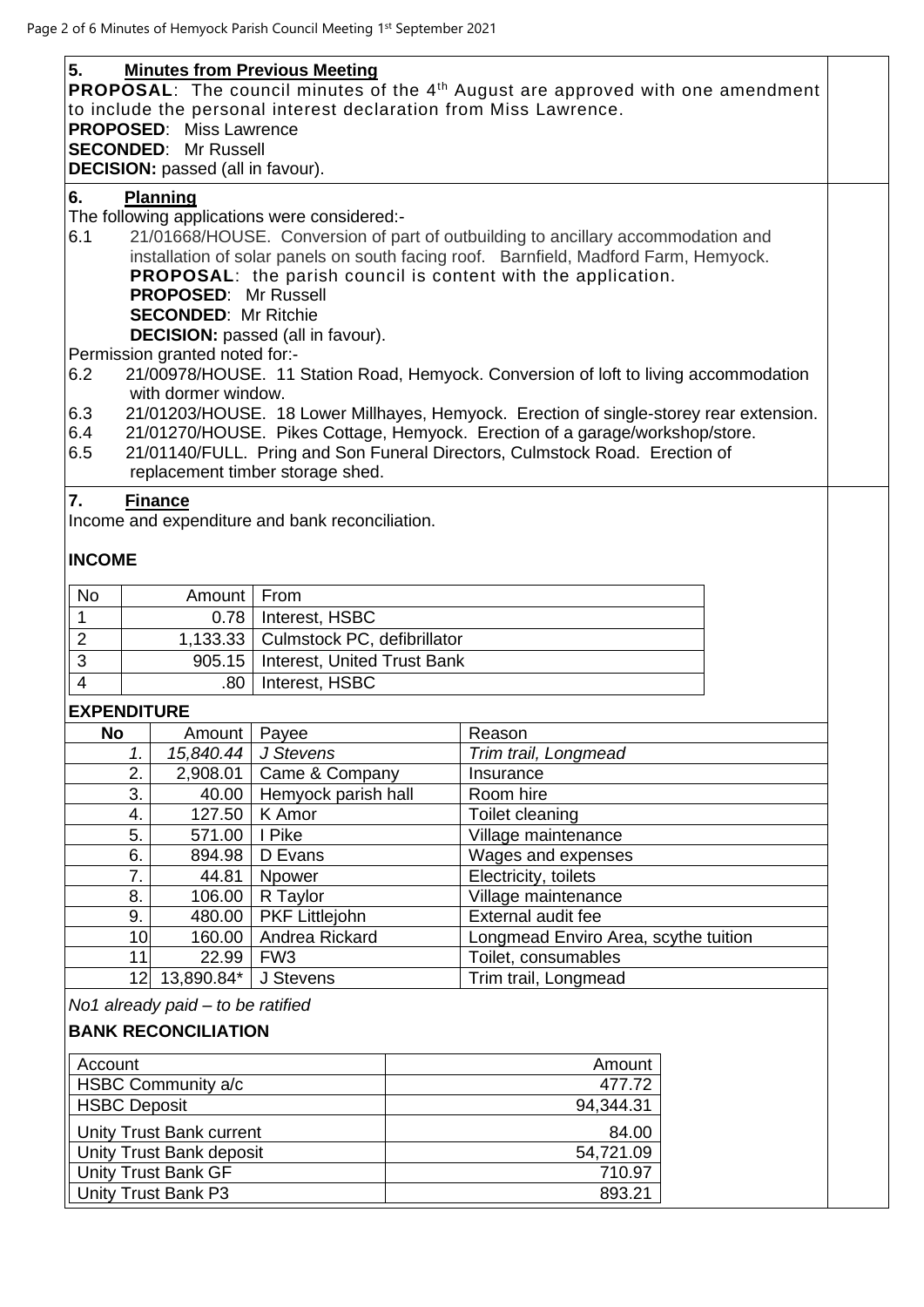|                                                                                                                                                                                                                                                                                                                                                                                                                                                                                                                                                                                                                                                                                                                                                                                                                                                                  | Skipton 1-year bond                                                                                                                                                                                                                                                                                                                                                                                                                                                                                                      | 86,906.18  |  |  |  |
|------------------------------------------------------------------------------------------------------------------------------------------------------------------------------------------------------------------------------------------------------------------------------------------------------------------------------------------------------------------------------------------------------------------------------------------------------------------------------------------------------------------------------------------------------------------------------------------------------------------------------------------------------------------------------------------------------------------------------------------------------------------------------------------------------------------------------------------------------------------|--------------------------------------------------------------------------------------------------------------------------------------------------------------------------------------------------------------------------------------------------------------------------------------------------------------------------------------------------------------------------------------------------------------------------------------------------------------------------------------------------------------------------|------------|--|--|--|
|                                                                                                                                                                                                                                                                                                                                                                                                                                                                                                                                                                                                                                                                                                                                                                                                                                                                  | <b>United Trust Bank</b>                                                                                                                                                                                                                                                                                                                                                                                                                                                                                                 | 79,613.87  |  |  |  |
|                                                                                                                                                                                                                                                                                                                                                                                                                                                                                                                                                                                                                                                                                                                                                                                                                                                                  | Total                                                                                                                                                                                                                                                                                                                                                                                                                                                                                                                    | 317,751.35 |  |  |  |
| <b>PROPOSAL:</b> that the income is agreed and the above cheques/payments are paid/agreed.<br><b>PROPOSED:</b> Mr Lawrence<br><b>SECONDED:</b> Mr Russell<br><b>DECISION:</b> passed (all in favour).                                                                                                                                                                                                                                                                                                                                                                                                                                                                                                                                                                                                                                                            |                                                                                                                                                                                                                                                                                                                                                                                                                                                                                                                          |            |  |  |  |
| 8.<br>Longmead<br>8.2<br>Bridge – the abutment work has been completed. The bridge manufacturer has to arrange<br>for bridge components to be galvanised. It should be delivered in September.<br>CCTV - Sam Iddon, Hemyock Football Club, circulated some information on costs for CCTV<br>8.3<br>at Longmead.<br><b>PROPOSAL:</b> the pc agrees in principle to install CCTV at Longmead but requires more<br>information on costs (installing and ongoing) and a more detailed proposal.<br><b>PROPOSED:</b><br>Mr Ritchie<br><b>SECONDED:</b> Mr Moon<br><b>DECISION:</b> passed (all in favour).                                                                                                                                                                                                                                                            |                                                                                                                                                                                                                                                                                                                                                                                                                                                                                                                          |            |  |  |  |
| 9.<br>Correspondence<br>9.1<br>Reef & Beef - request to pitch at Longmead weekly. The pc suggested that businesses<br><b>Clerk</b><br>might be charged for having a weekly pitch. The clerk will investigate if there are any<br>regulatory issues with regard to charging for a pitch.                                                                                                                                                                                                                                                                                                                                                                                                                                                                                                                                                                          |                                                                                                                                                                                                                                                                                                                                                                                                                                                                                                                          |            |  |  |  |
|                                                                                                                                                                                                                                                                                                                                                                                                                                                                                                                                                                                                                                                                                                                                                                                                                                                                  | 10.<br><b>Community Land</b><br>Several council members met on site with Cavanna to discuss the removal of topsoil on the fields<br>which will become the community land. Cavanna has assured the pc that once it has spread any<br>subsoil from the development site onto the two fields, all topsoil will be put back. After discussion it<br>was agreed that instead of spreading subsoil over both fields, Cavanna will spread the subsoil<br>mainly on the lower parts of the western field.                        |            |  |  |  |
| 11.<br><b>Matters Arising</b><br>Pavement to school - Highways has cancelled the original scheme to slurry seal the<br>11.1<br>pavement and we wait for new works to be scheduled.                                                                                                                                                                                                                                                                                                                                                                                                                                                                                                                                                                                                                                                                               |                                                                                                                                                                                                                                                                                                                                                                                                                                                                                                                          |            |  |  |  |
| 12.<br><b>County Council Report</b><br>Councillor Radford circulated the following report before the meeting:-                                                                                                                                                                                                                                                                                                                                                                                                                                                                                                                                                                                                                                                                                                                                                   |                                                                                                                                                                                                                                                                                                                                                                                                                                                                                                                          |            |  |  |  |
| Coronavirus in Devon, the government has announced that Devon, Plymouth, Torbay, Cornwall and<br>the Isles of Scilly, are designated as an 'enhanced response area'. This is in response to the very<br>high case rates of coronavirus in these five authority areas. With that designation comes additional<br>support to those areas from the government in terms of testing, vaccination, and comms support.                                                                                                                                                                                                                                                                                                                                                                                                                                                  |                                                                                                                                                                                                                                                                                                                                                                                                                                                                                                                          |            |  |  |  |
| Devon County Council has recognised that much of the decision processes on highway<br>maintenance is made centrally, and has begun the process of allocating more spending at a local<br>level. We have always encouraged Parish Councils to bring issues to their local Neighbourhood<br>Highways Officer, and this is part of the process, along with highway inspections reports from our<br>road condition survey vehicles, that allows the local neighbourhood team to establish community<br>priorities. It is intended that Parish Councils will be formally consulted on maintenance priorities in<br>their areas in the future, but there are well over one hundred parish councils in our Western team<br>area alone and this means that this consultation will have to be phased in over time, as we establish<br>an effective method for doing this. |                                                                                                                                                                                                                                                                                                                                                                                                                                                                                                                          |            |  |  |  |
|                                                                                                                                                                                                                                                                                                                                                                                                                                                                                                                                                                                                                                                                                                                                                                                                                                                                  | In order to target funding where it can be most effective it is inevitable that more funding will be<br>spent on higher category roads, which carry more traffic. Outside of this we also try to apply asset<br>management principles to the work that we do. This is why you have noted that some roads are<br>prioritised when there are others in a worse condition. In practise this means that the life of some<br>roads can be extended by the timely intervention of treatments such as surface dressing, whereas |            |  |  |  |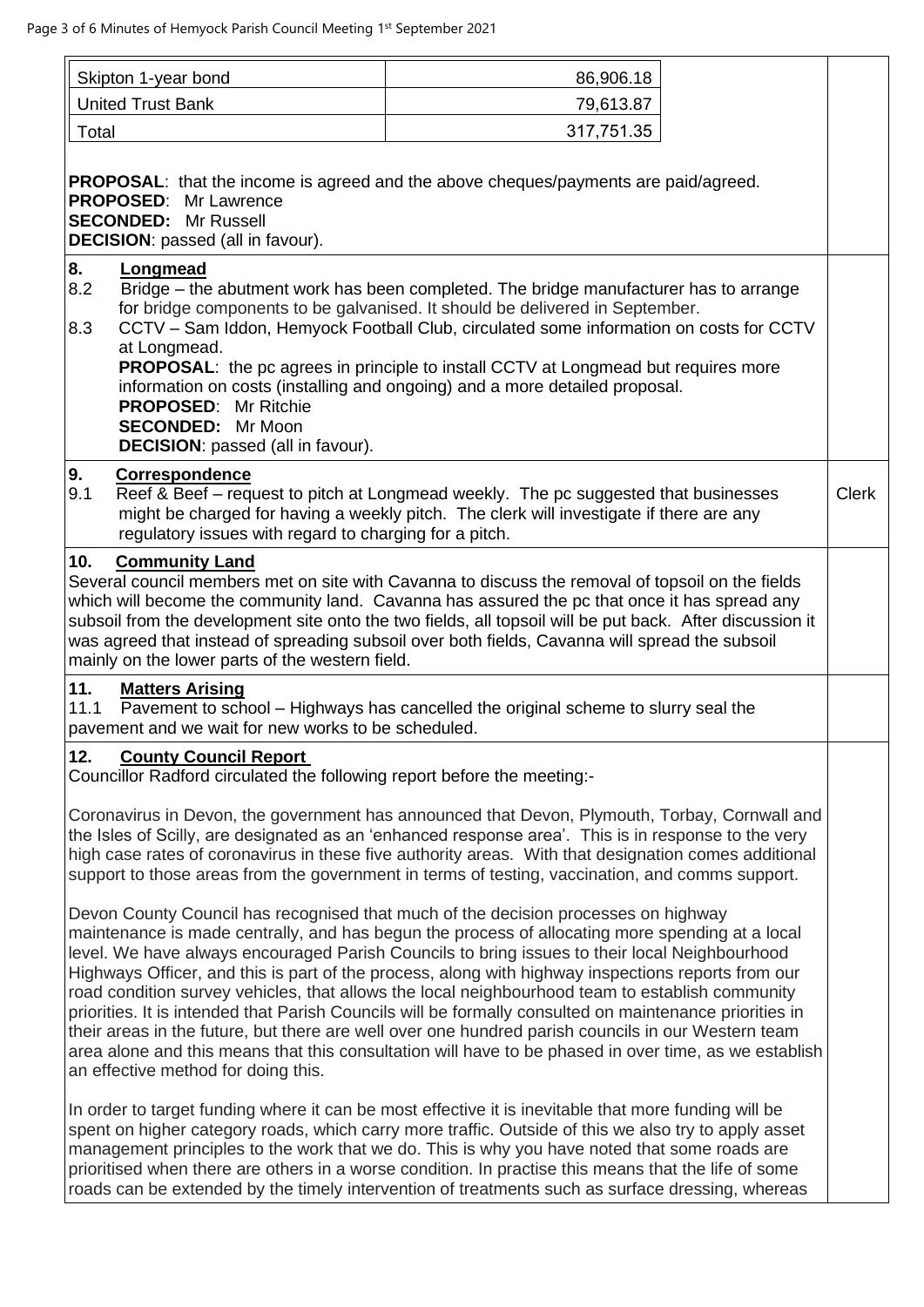other roads that may be in worse condition will need more expensive interventions, such as reconstruction, and will need to wait until funding is available for that work.

Around £730,000 has been awarded to a scheme to help update farmers and landowners in Devon and Somerset on upcoming changes to funding support. Devon County Council is one of 19 organisations across the country to receive a share of The Future Farming Resilience Fund from Defra. The funding support is in preparation for the Agricultural Transition Period which runs up to the end of 2027 as the government phases out EU funded Direct Payments and introduces a new system. It will provide more than 770 farmers with the opportunity to attend information workshops. Any farmer or land manager currently in receipt of Direct Payments is eligible to apply. Defra will be evaluating these projects and others around the country as it looks to scale-up a national scheme which is due to be launched in April 2022. Anyone who wants to find out more about the programme in the Heart of the South West area contact [farmingresilience@devon.gov.uk](mailto:farmingresilience@devon.gov.uk)

CDS - MOBILE BOOST SCHEME

A scheme to improve mobile phone coverage in rural parts of Devon and Somerset is being expanded.

Connecting Devon and Somerset (CDS) has announced that its Mobile Boost Programme, which aims to upgrade indoor 4G coverage in "not-spot" areas, now includes a greater choice of equipment.

The initiative, which is being funded through the Heart of the South West Local Enterprise Partnership's (HotSWLEP) Growth Deal, aims to improve the quality of mobile phone calls and connectivity. It is targeting small businesses and households in rural communities who currently have inadequate coverage, or have access to only one provider and are currently struggling with connectivity.

Businesses and households can apply for a voucher of up to £1,200 towards the cost of a mobile signal booster from a registered supplier. The value of the voucher will be dependent on the type of technology most suitable for the premises.

Businesses and residents applying through the scheme need to complete a form self-certifying that they cannot receive an adequate indoor 4G mobile signal. Applicants will be emailed a voucher code which can be used with one of the registered scheme suppliers.

# **13. District Councillor Report**

Councillor Clist will send a report before the next meeting.

#### **14. Clerk Update**

- 14.1 The council has a vacancy as a consequence of Jo Fouracre's resignation. The pc awaits confirmation from MDDC that it may co-opt a new member to the council.
- 14.2 External Audit the council has had its annual return approved by the external auditor without comment.

#### **15. Highways**

- 15.1 Several hedges in the village are encroaching onto the road and need trimming. Mr Clist will SC provide details to the clerk who will then write to the relevant homeowners.
- **16. Cemetery** nothing to report.

# **17. Footpaths** nothing to report.

# **18. Commons Management Group**

The fallen tree and clearance work at Lickham will be completed this month. Mr Moon will order a drainage pipe for the gateway. NM

### **19. Village Maintenance**

19.1 Mr Pike was asked to treat all of the external doors at The Garages and shed with OSMO.

- 19.2 Mr Pike was asked to repair the fencing in the play area at Longmead.
- **20. Garages Youth Project** Nothing to report.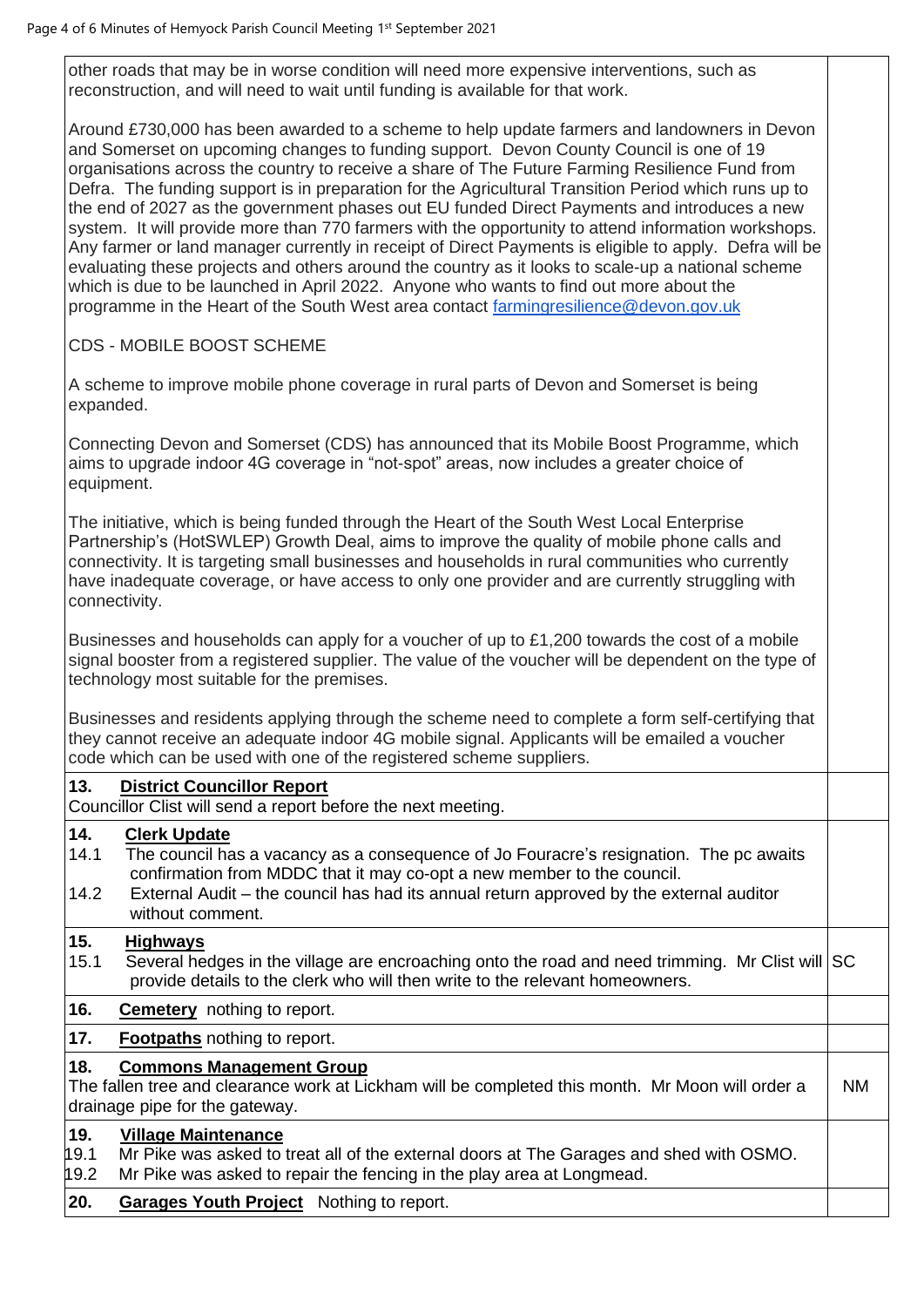| 21.                         | <b>Blackdown Hills Parish Network</b> Nothing to report.                                                                                                                                                                                                                                                                                                                                                                                                                                                                                                                                                                                                                                                                                                                                                                                                                                                                                                                         |  |
|-----------------------------|----------------------------------------------------------------------------------------------------------------------------------------------------------------------------------------------------------------------------------------------------------------------------------------------------------------------------------------------------------------------------------------------------------------------------------------------------------------------------------------------------------------------------------------------------------------------------------------------------------------------------------------------------------------------------------------------------------------------------------------------------------------------------------------------------------------------------------------------------------------------------------------------------------------------------------------------------------------------------------|--|
| 22.<br>22.1<br>22.2         | <b>Blackdown Healthy Living &amp; Activities Centre</b><br>Crash Barrier - Mr Ritchie has met with Mr Povah and they have agreed a scheme to reduce<br>the height of the brick wall to one brick and install concrete and posts and rails.<br><b>PROPOSAL:</b> the pc agrees to the design and Mr Ritchie will obtain quotation for the works.<br><b>PROPOSED:</b> Mr Ritchie<br><b>SECONDED: Mr Clist</b><br><b>DECISION:</b> passed (all in favour).<br>The impact on the centre's finances as a consequence of the pandemic continues to be felt.<br>It is currently paying wages from reserves and the centre asks if the pc would pay for the oil<br>tank to be filled. It was suggested that the pc has already contributed heavily to the centre<br>over the last few years but that it would be prepared to give the centre an interest-free loan.<br><b>PROPOSAL:</b> the pc will provide the centre with an interest-free loan to fund the filling of the<br>oil tank. |  |
|                             | <b>PROPOSED: Mr Clist</b><br><b>SECONDED:</b> Mr Moon<br><b>DECISION:</b> passed (all in favour).                                                                                                                                                                                                                                                                                                                                                                                                                                                                                                                                                                                                                                                                                                                                                                                                                                                                                |  |
| 23.                         | <b>Asset Management</b> Nothing to report.                                                                                                                                                                                                                                                                                                                                                                                                                                                                                                                                                                                                                                                                                                                                                                                                                                                                                                                                       |  |
| 24.                         | Items raised by chairman<br>The chairman thanked Mr Ritchie for his work in coordinating the resurfacing of the trim trail. *Mr<br>Ritchie confirmed that there remained a small amount of trim trail still to be laid to link it to the new<br>bridge and therefore suggested that J Stevens be paid £10,000 with £3,890.84 to be held until the<br>job is completed.<br><b>PROPOSAL:</b> the pc pays £10,000 to J Stevens with a further £3,890.84 to be paid on completion.<br><b>PROPOSED:</b> Mr Ritchie<br><b>SECONDED:</b> Miss Lawrence<br><b>DECISION:</b> passed (all in favour).                                                                                                                                                                                                                                                                                                                                                                                      |  |
| 25.                         | <b>Items raised by councillors</b> Nothing to report.                                                                                                                                                                                                                                                                                                                                                                                                                                                                                                                                                                                                                                                                                                                                                                                                                                                                                                                            |  |
| 26.<br>26.1<br>26.2<br>26.3 | <b>Public Participation</b><br>Councillor Bob Evans will provide the clerk with a link to some possible funding towards<br>CCTV at Longmead.<br>It was suggested that CCTV might also resolve problems with dog mess at Longmead.<br>A parishioner asked that members of the public be kept informed of decisions made by the<br>council. Clerk will send the parishioner the minutes once available so that the parishioner<br>may read them before the next meeting.                                                                                                                                                                                                                                                                                                                                                                                                                                                                                                           |  |
| 27.                         | <b>PR</b> Nothing to report.                                                                                                                                                                                                                                                                                                                                                                                                                                                                                                                                                                                                                                                                                                                                                                                                                                                                                                                                                     |  |
| 28.                         | <b>Date of next Meeting</b><br>Wednesday 6 <sup>th</sup> October 2021 at 7.30pm, Parish Hall, Hemyock.                                                                                                                                                                                                                                                                                                                                                                                                                                                                                                                                                                                                                                                                                                                                                                                                                                                                           |  |
| 29.                         | <b>Exclusion of public &amp; press – Chair moved that under Section 1, Paragraph 2 of The Public</b><br>Bodies (Admission to Meetings) Act 1960 the press and public be excluded from the meeting<br>for this item of business because publicity would be prejudicial to the public interest by reason<br>of the confidential /sensitive nature of the business to be transacted.                                                                                                                                                                                                                                                                                                                                                                                                                                                                                                                                                                                                |  |
| 30.                         | <b>Overage</b><br>Following the granting of planning permission on the site of the old BMX track, an overage<br>clause has come into effect and the developer has put forward a proposed valuation. The clerk<br>has contacted two professional valuers and received advice and quotations. Mr Ritchie<br>suggested the pc should engage both experts so that the pc then has 3 valuations (including<br>the one from the developer) and use this information to negotiate the matter itself. It was<br>agreed that the pc would prefer to engage one expert and for that expert to deal with all<br>negotiations.<br><b>PROPOSAL:</b> the pc to instruct Richard Miller to act on its behalf.<br><b>PROPOSED:</b><br>Mr Doble<br>Mr Clist<br><b>SECONDED:</b><br><b>DECISION:</b> passed (all in favour).                                                                                                                                                                       |  |